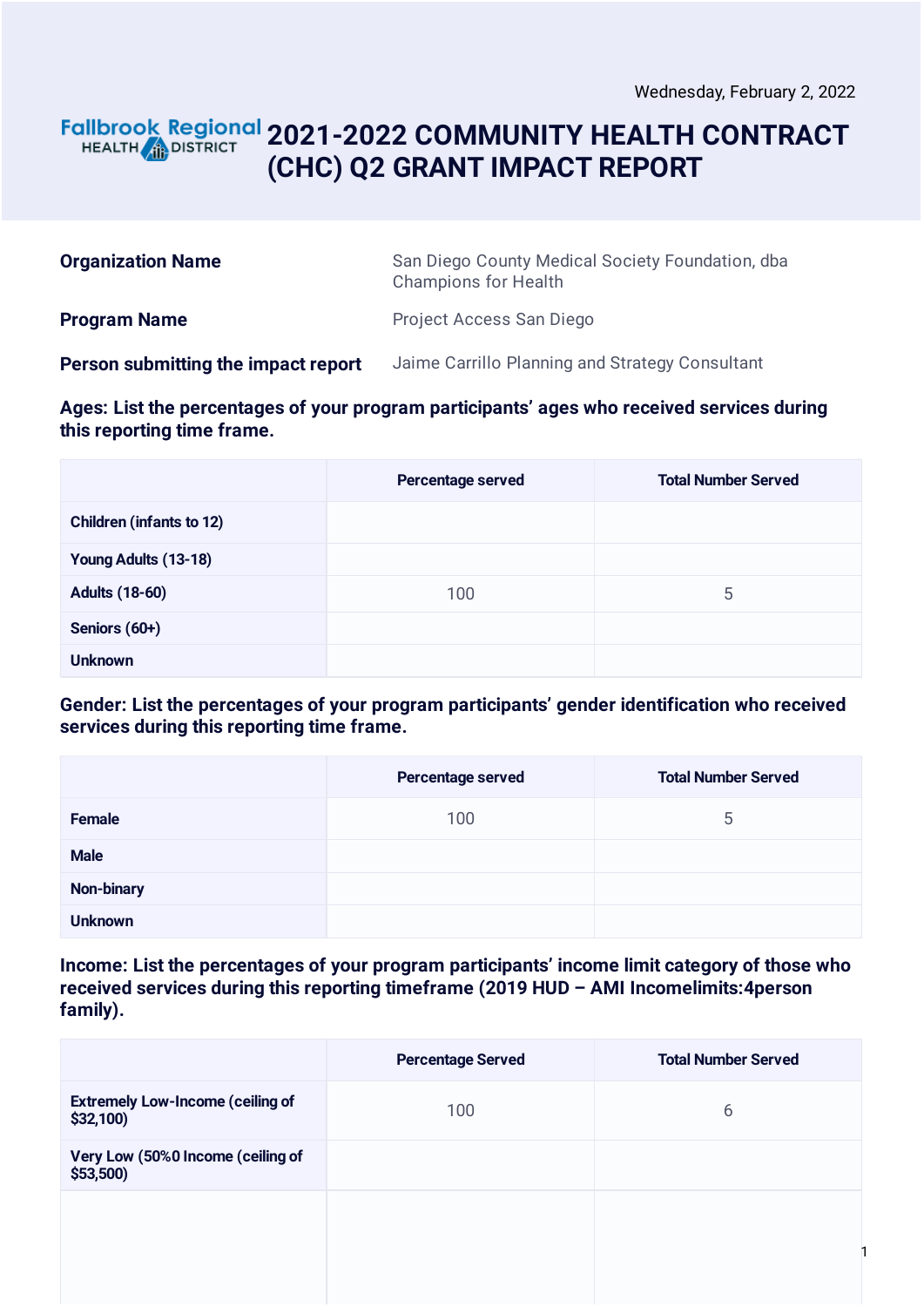|                                          | <b>Percentage Served</b> | <b>Total Number Served</b> |
|------------------------------------------|--------------------------|----------------------------|
| Low (80%) Income (ceiling of<br>\$85,600 |                          |                            |
| <b>Higher than listed limits</b>         |                          |                            |
| <b>Unknown</b>                           |                          |                            |

**benefited (participant/client)from this program:**

## **GOALS & OBJECTIVES**

#### **Goal 1 & Objectives: From your application, please provide your measurable outcomes for each of your stated objectives.**

By June 30 ,2022 Champions for Health will facilitate specialty healthcare for a minimum of 40 low-income, uninsured patients through Project Access, and provide intensive care management for patients within the Fallbrook Regional Health District.

Objective 1 for Goal #1 Process referrals for at minimum 40 patients from Fallbrook Regional Health District.

Actions: In Q2, between October 1 and December 31, 2021, Champions for Health has processed referrals for five patients from FRHD, and accepted one new patient resulting in 7 total consults/visits/services. A total of 9 patients have been served so far through this grant.

Objective 2 for Goal #1 Provide intensive care management to at minimum 40 patients from Fallbrook Regional Health District.

Actions: Intensive care management was provided to three patients from FRHD to attend 9 appointments/consultations with our pro bono specialty physicians.

Objective 3 for Goal #1 Provide support to overcome the social determinants of health for at minimum 40 patients from Fallbrook Regional Health District.

Actions: CFH staff provided transportation support for one patient to attend multiple appointments and consults, and all services were provided at no cost to patients. Patients who required lab tests, imaging, or medication received it at no charge.

Additionally, during Q2 we hired a new case manager who will be supporting physician recruitment and outreach to Fallbrook providers. Through this new effort, we have identified 200 Fallbrook patients through existing provider partnerships that we will move forward in identifying.

**Goal 2 & Objectives: From your application, please provide your measurable outcomes for each of your stated objectives.**

N/A

### **PARTICIPANT SUCCESS STORY**

### **Participant Success Story:**

During the month of December we connected one 52 year old patient, Rosa, for an ultrasound and